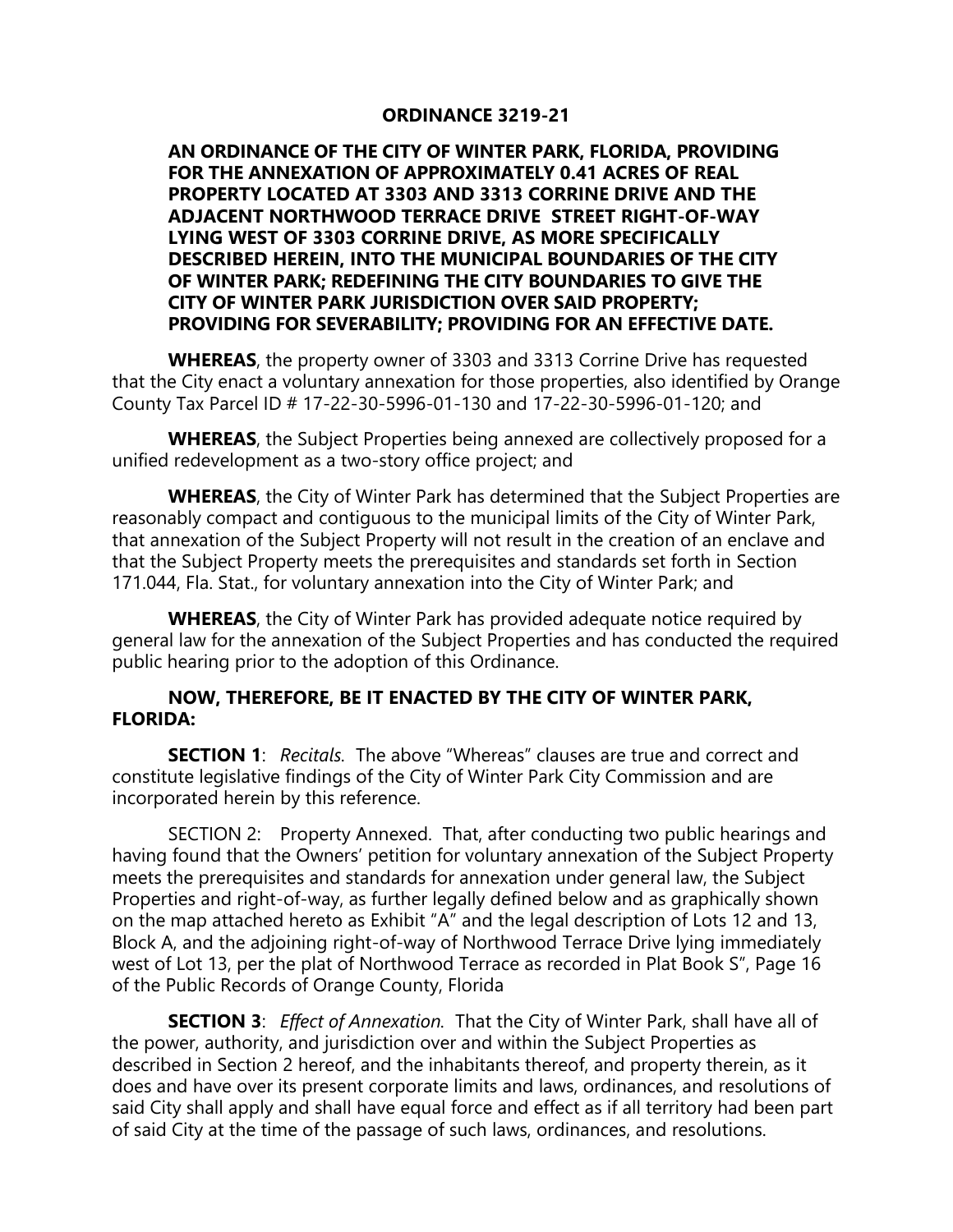**SECTION 4**: *Apportionment of Debts and Taxes.* Pursuant to § 171.061, Fla. Stat., the area annexed to the City shall be subject to all taxes and debts of the City upon the effective date of annexation. However, the annexed area shall not be subject to municipal ad valorem taxation for the current year if the effective date of the annexation falls after the City levies such tax.

**SECTION 5**: *Consent to Municipal Services Taxing Unit.* Pursuant to § 125.01 (1) (q), Fla. Stat., and to the extent to which they exist, the Winter Park City Commission consents to the continuation of the Municipal Services Taxing Unit (MSTU) for street lighting along Northwood Terrace Drive involving these properties within this area to be annexed by this ordinance. The City's consent expires on the date on which Orange County discontinues this MSTU levy or amends the boundaries of this MSTU to exclude these properties. Additionally, this consent is hereby conditioned upon the City maintaining its full constitutional authority to levy ad valorem taxes up to 10 mills for municipal purposes. Therefore, the City's consent by this section shall terminate as of the date the Winter Park City Commission levies an ad valorem millage rate that when added to this MSTU levy would, if the City's consent to the MSTU were not terminated, exceed the constitutional 10 mill cap. The purpose of this term and condition is to maintain the City's ability, if ever necessary, to levy its full constitutional allotment of ad valorem taxes without restriction by virtue of this MSTU.

**SECTION 6:** *Instructions to Clerk.* Within seven (7) days following the adoption of this Ordinance, the City Clerk or her designee is directed to file a copy of this Ordinance with the clerk of the circuit court and the chief administrative officer of Orange County as required by § 171.044(3), Fla. Stat.

**SECTION 7**: *Severability.* Should any portion of this Ordinance be held invalid, then such portions as are not declared invalid shall remain in full force and effect.

**SECTION 8**: *Effective Date.* This Ordinance shall become effective after its adoption at its second reading.

**ADOPTED** this 9th day of February, 2022, by the City Commission of the City of Winter Park, Florida.

Phillip Anderson, Mayor

\_\_\_\_\_\_\_\_\_\_\_\_\_\_\_\_\_\_\_\_\_\_\_\_\_\_\_\_\_\_\_\_\_\_\_\_

ATTEST:

Rene Cranis, City Clerk